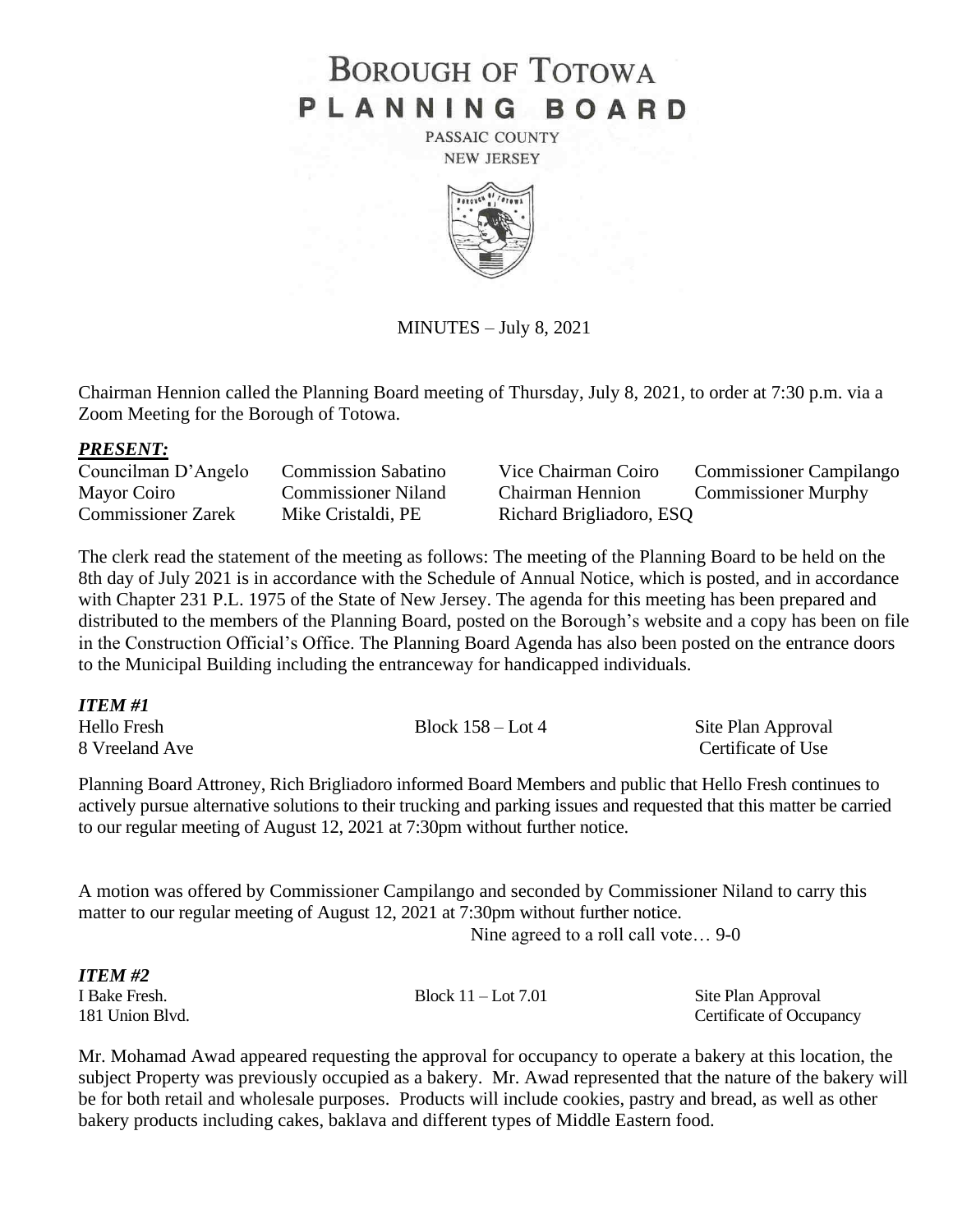### PLANNING BOARD MEETING July 8, 2021 MINUTES CONTINUED **PAGE 2**

A letter of intent was read into the record. The anticipated hours of operation will be from 7:00 a.m. to 11:00 p.m. seven days per week. Wholesale pick-up of product will be in the rear of the store and will be accomplished by small vans.

Mr. Awad testified that the Applicant will perform minor cosmetic improvements including painting the interior of the premises. He also indicated that he intends to have between 4 to 6 tables for dining-in purposes with approximately 2 people at each table. Thus, there would be maximum seating available for on-site dining for 8 to 12 people.

The prior tenant had an awning over the entire front of the building which included the tenant's name, telephone number and the numerical portion of the street address. The Applicant agreed to replace the existing awning with an awning burgundy in color conforming to the Ordinance requirements. The Applicant is also entitled to have white lettering on the awning. The Applicant will have text on the sign, similar to the prior tenant, allowing the Applicant to have the name of the bakery, telephone number and numerical portion of the street address on the awning. The applicant will also install signage in the glass windows and the glass door, but the signage shall not exceed 20% of the glass area. Furthermore, it was explained to the Applicant that neon signs are not permitted.

A motion was offered by Commissioner Campilango and seconded by Commissioner Niland to approve the preliminary and final site plan as presented. This approval is subject to and contingent upon the following conditions and will be memorialized in a Resolution at a future date:

- 1. The construction of internal partitions, exits, entrances and fire safety devices are subject to and require the approval of the fire sub-code official, the fire inspector, and the building inspector.
- 2. The applicant will supply the Chief of Police with an emergency contact list and will also obtain the approval of the Police Chief pertaining to all alarms and security devices.
- 3. There will be no outside storage of equipment or materials.
- 4. The applicant will comply with the sign Ordinances of the Borough of Totowa. The Applicant is permitted to replace the existing awning with a new awning burgundy in color and the Applicant will be permitted to inscribe the awning with the name of the bakery, telephone number as well as the numerical portion of the street address. Any signage or lettering on the glass windows or glass door shall not exceed 20% of the area of the glass window or glass door.
- 5. The applicant will obtain the approval of the Borough of Totowa Board of Health, Passaic County Board of Health, if required, and the approvals of any other local, county or state agencies that exercise jurisdiction over this application.

Nine agreed to a roll call vote… 9-0

| <b>ITEM #3</b>                           |                     |                          |
|------------------------------------------|---------------------|--------------------------|
| VRG 77 LLC, dba                          | Block $143 -$ Lot 1 | Site Plan Approval       |
| <b>Beverly Hills Rejuvenation Center</b> | Suite 01-B          | Certificate of Occupancy |
| 650 Union Blvd.,                         |                     |                          |

William C. Saracino, Esq. and William Woo, applicant appeared requesting the approval of approximately 2,266 sq. ft. of space to operate a comprehensive medical spa.

The Applicant is a comprehensive medical spa which practices in beauty and aesthetic treatments such as Botox cosmetic treatments, CoolSculpting fat freezing, Ultherapy and other non-surgical alternative procedures including Juvederm, Radiesse, Microneedling, Dysport, Medical Grade Chemical Peels and other non-invasive procedures to treat specific issues to enhance a person's appearance.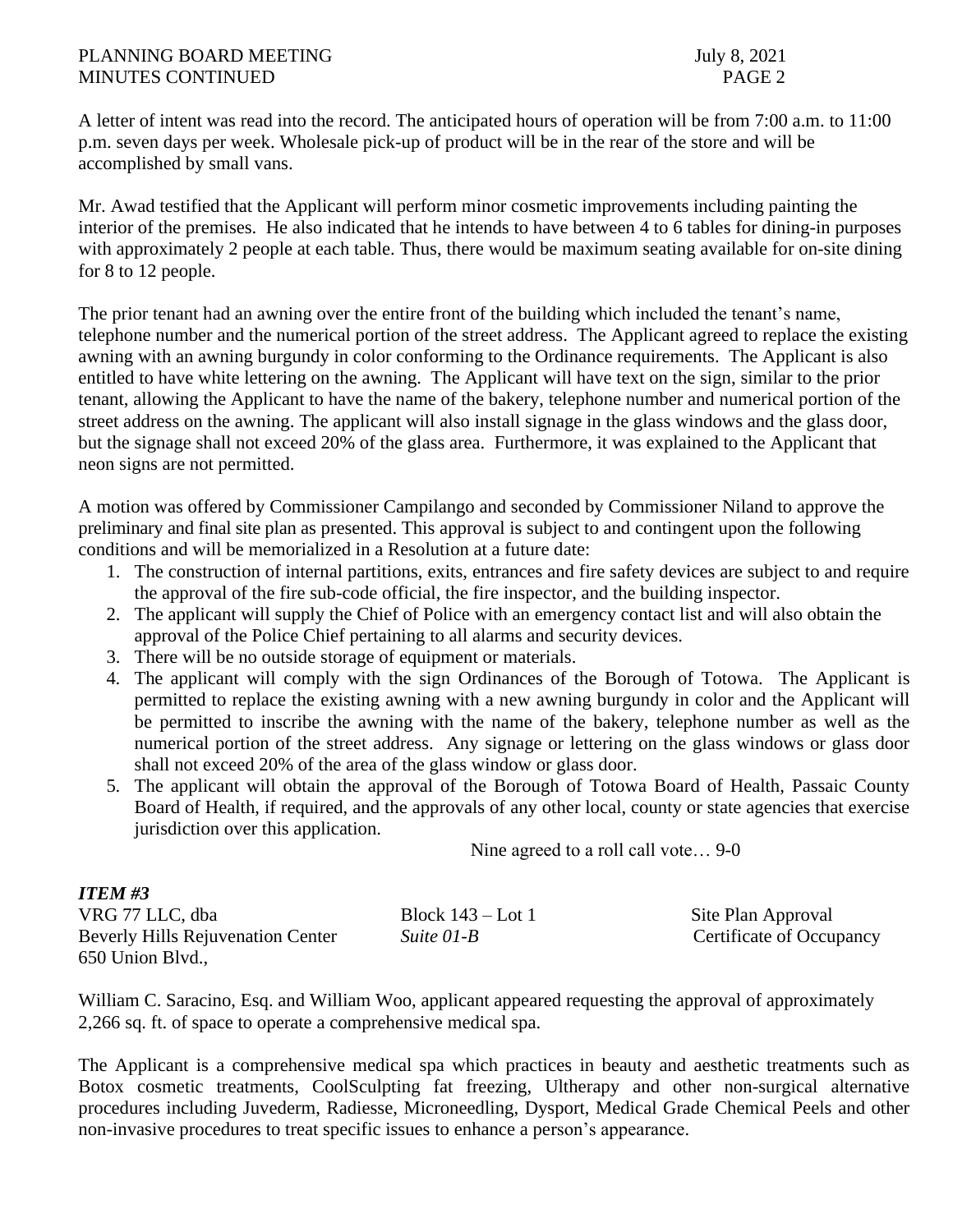It was further represented that the Applicant will be utilizing the latest technology and laser treatments and equipment to achieve maximum results for patients which include, but are not limited to, hair removal and skin rejuvenating laser treatments such as CoolSculpting, BTL Vanquish ME, Exilis Ultra and SmoothPulse Pro. Further, the Applicant provides hydra-facials, Hormone Replacement Therapy, hair transplants with NeoGraft and Bemer vascular therapy.

Mr. Woo testified that the hours of operation will be Monday through Friday from 10:00 a.m. to 6:00 p.m., Saturday from 10:00 a.m. to 4:00 p.m. and the business will be generally closed on Sunday. There will be approximately 3 to 4 employees on-site inclusive of a Medical Director. It was further represented that the Applicant will occupy approximately 2,266 square feet of space at this location. The Applicant also proposes a 25.3 sq. ft. raceway sign over the front entrance to the tenant space. The sign has been prepared by Butler Sign Company who is the sign company for the shopping center. The sign will be located above the front entrance and will be in conformance with the Sign Plan approved by the Board and will be consistent with and conform to the façade signs of the other tenants in the shopping center.

A motion was offered by Commissioner Campilango and seconded by Commissioner Sabatino to approve the preliminary and final site plan as presented. This approval is subject to and contingent upon the following conditions and will be memorialized in a Resolution at a future date:

- 1. The construction of internal partitions, exits, entrances and fire safety devices are subject to and require the approval of the fire sub-code official, the fire inspector, and the building inspector.
- 2. The applicant will supply the Chief of Police with an emergency contact list and will also obtain the approval of the Police Chief pertaining to all alarms and security devices.
- 3. There will be no outside storage of equipment or materials.
- 4. The applicant will comply with the sign Ordinances of the Borough of Totowa. The Applicant is permitted to replace the existing awning with a new awning burgundy in color and the Applicant will be permitted to inscribe the awning with the name of the bakery, telephone number as well as the numerical portion of the street address. Any signage or lettering on the glass windows or glass door shall not exceed 20% of the area of the glass window or glass door.
- 5. The applicant will obtain the approval of the Borough of Totowa Board of Health, Passaic County Board of Health, if required, and the approvals of any other local, county or state agencies that exercise jurisdiction over this application.

Nine agreed to a roll call vote… 9-0

## *ITEM #4*

Ordinance Referral Ordinance No. 03-2021 (Prohibition on Retail Marijuana) - Planning Board Attorney, Rich Brigliadoro provided an overview the Ordinance prohibiting the operation of any class of cannabis businesses within our geographical boundaries and amending Chapter 415 - "ZONING AND LAND USE," Part 4, "ZONING," Artical XXIV, "CONDITIONAL USES," Sub-Section 190 (A) Entitled "SMOKE SHOPS".

After a discussion a motion was offered by Commissioner Campilango and seconded by Commissioner Niland recommend approval of the Ordinance to the Mayor and Council.

Nine agreed to a roll call vote… 9-0

## **RESOLUTIONS:**

A motion was offered by Commissioner Campilango and seconded by Commissioner Niland to approve the resolution for Pizza HQ – Blk. 177 – Lot 2 as presented.

Eight agreed on a roll call vote……….8-0